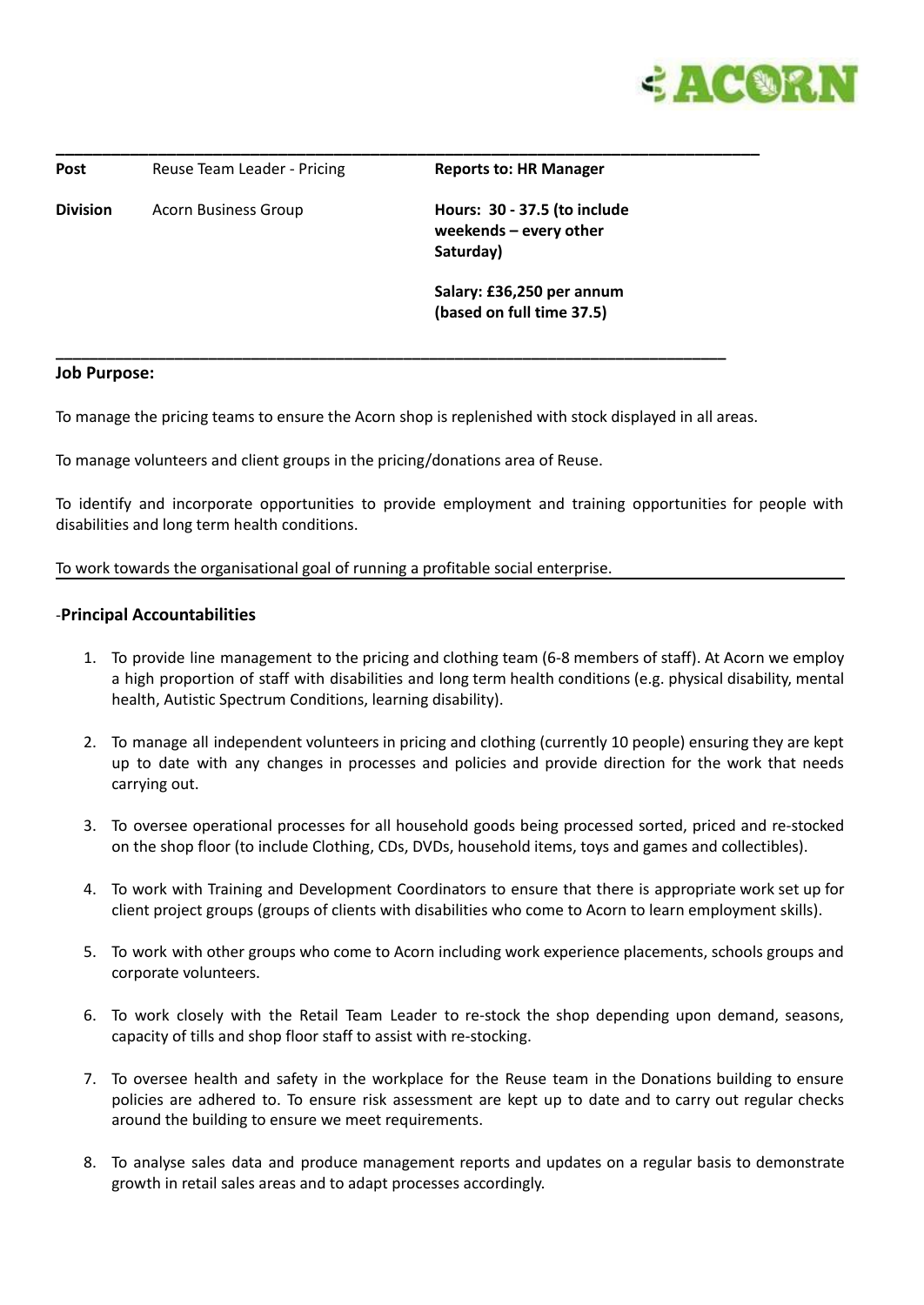- 9. To carry out team meetings and staff development meetings such as catch ups, appraisals, feedback meetings and training and development discussions.
- 10. To assist with and contribute ideas for marketing for the Acorn Business Group.
- 11. To liaise with Employers and other organisations to identify opportunities for corporate support, reuse donations and/or publicity.
- 12. To identify any safeguarding issues and bring them to the immediate attention of the line manager and/ or senior management team. To ensure your knowledge of safeguarding is kept up to date by attending training and being aware of the reporting processes.
- 13. To adopt a flexible approach and cover for staff absences and in other areas of the business as and when required. To specifically provide cover for 2 other Team Leaders.
- 14. The role will involve lifting stock and items of furniture with the support of other staff and lifting aids.
- 15. These responsibilities are subject to annual review and may need to be adjusted in line with service developments.

## **Secondary Duties:**

1. To participate in specific and generic training for personal career development and assist in the delivery of such events to fellow co-workers when deemed appropriate

**503556640.** To provide cover for colleagues as directed by your Line Manager.

# **Knowledge, Skills, Experience, Qualifications:**

|     |                                                                                                                                                 | <b>Essential</b> | <b>Desirable</b> |
|-----|-------------------------------------------------------------------------------------------------------------------------------------------------|------------------|------------------|
| 1.  | Experience of managing teams and<br>providing<br>motivation and supervision.                                                                    |                  |                  |
| 2.  | 3-5 years experience in an Operations or Retail<br>Management role.                                                                             | $\sqrt{}$        |                  |
| 3   | A proven track record of developing staff and having<br>the ability to handle difficult conversations in a positive<br>way.                     | $\sqrt{}$        |                  |
| 4.  | Experience working in a charity shop environment.                                                                                               |                  | V                |
| 5.  | Experience working in an auction house, antiques shop<br>or specialist area.                                                                    |                  | V                |
| 6.  | To be computer literate and have the ability to use word<br>processing, spreadsheets and databases.                                             | V                |                  |
| 7.  | Excellent communication and interpersonal skills both<br>oral and written.                                                                      | V                |                  |
| 8.  | Ability to multi task and manage the workload of a<br>diverse team and work under pressure with minimal<br>supervision.                         | V                |                  |
| 9.  | A positive attitude towards People with a disability and<br>an understanding of the barriers they face in trying to<br>enter the labour market. | V                |                  |
| 10. | Knowledge/training/track record of responsibility in<br>health and safety in the work place and data protection<br>laws.                        | V                |                  |